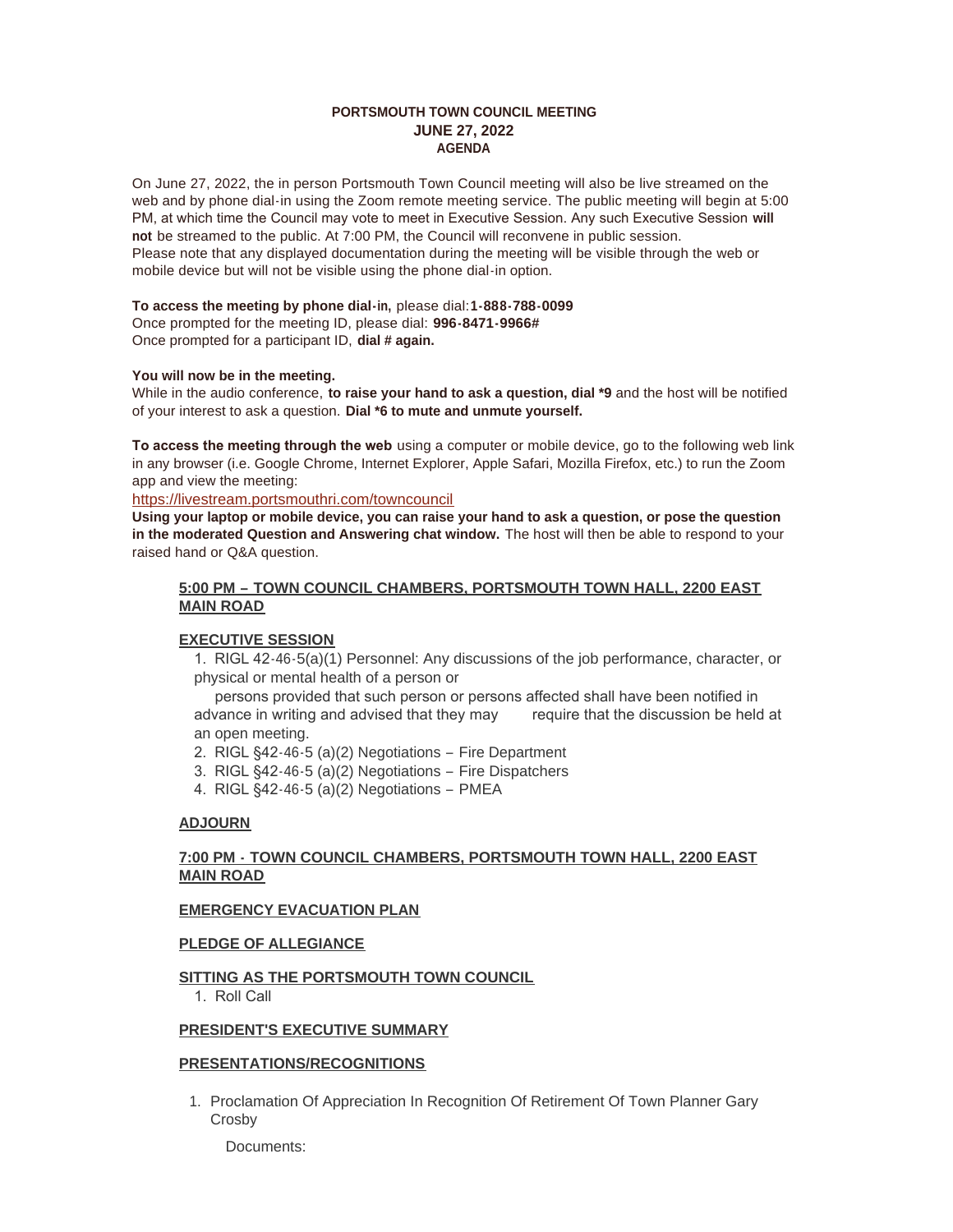### [Retirement-Gary Crosby.pdf](https://www.portsmouthri.gov/AgendaCenter/ViewFile/Item/9168?fileID=12201)

### **CONSENT AGENDA**

Directions to view licensing applications: 1) Click on [Viewpoint](https://portsmouthri.viewpointcloud.com/search), 2) Click Records and then type in the

record number which is listed on the agenda, 3) Click on the highlighted record to view the application

Bills 1.

Documents:

[Bills-1522.Pdf](https://www.portsmouthri.gov/AgendaCenter/ViewFile/Item/9182?fileID=12205) [Bills-1531.Pdf](https://www.portsmouthri.gov/AgendaCenter/ViewFile/Item/9182?fileID=12206)

- 2. Peddler License Mobile Food Establishment (MFE), Renewal: a. Group 21 LLC d/b/a Juice Junkie, PO Box 8569, Cranston, 1 vehicle (#2145)
- 3. RI Energy Facility Siting Board Letter Of Filing Notification To The Town Regarding Mayflower Wind Energy LLC's Application To Construct Major Energy Facilities Located In Portsmouth.

Documents:

## [RI Energy Facility Siting Board.pdf](https://www.portsmouthri.gov/AgendaCenter/ViewFile/Item/9167?fileID=12200)

CRMC – Finding & Notice Of Violation 22-0127 4.

Martingale Homes LLC, 12 Ericsson Street, Boston, MA 02122 – Have failed to install the required rain garden at your property located at 111 Berkley Avenue, Portsmouth, Plat 3, Lot 83 in nonconformance with CRMC assent 2021-01-011. Must install the rain garden in accordance with the approved plans by June 30th, 2022 to resolve this violation.

Documents:

# [CRMC NOV.pdf](https://www.portsmouthri.gov/AgendaCenter/ViewFile/Item/9166?fileID=12199)

# **SITTING AS THE BOARD OF LICENSE COMMISSIONERS**

Directions to view licensing applications: 1) Click on *[Viewpoint](https://portsmouthri.viewpointcloud.com/search)*, 2) Click Records and then type in the

record number which is listed on the agenda, 3) Click on the highlighted record to view the application

- 1. Peddler License Mobile Food Establishment (MFE), New:
	- a. Weiner Wagon LLC, 250 West Main Road, Middletown (#2138)
	- b. Bem Bom, 212 Cleveland Street, New Bedford, MA (#2142)

# **ADJOURN**

# **TOWN ADMINISTRATOR'S REPORT**

- 1. Portsmouth Award update
- 2. Opioid litigation update
- 3. Old Mill Lane update
- 4. Automatic License Plate Readers update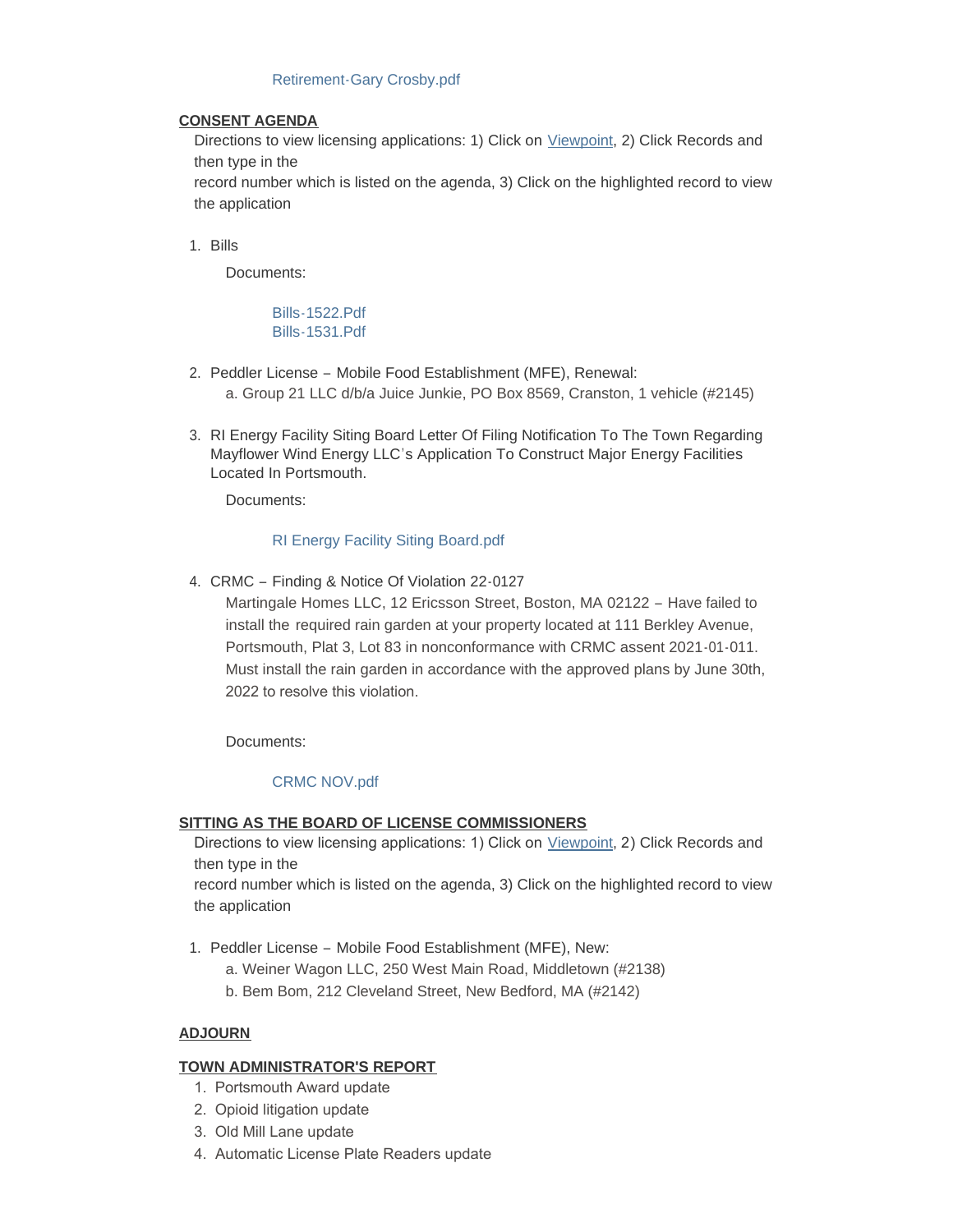### **RESIGNATIONS AND APPOINTMENTS**

1. Appointments: a. Pension Investment (Re-Appt.) – J. Harris, S. Senteio

Documents:

[ReAppt-Pension-Harris.pdf](https://www.portsmouthri.gov/AgendaCenter/ViewFile/Item/9164?fileID=12197) [ReAppt-Pension-Senteio.pdf](https://www.portsmouthri.gov/AgendaCenter/ViewFile/Item/9164?fileID=12198)

#### **OLD BUSINESS (DISCUSSION/ACTION)**

1. Monthly Finance Report. / R. Rainer (5)

Documents:

#### [Monthly Finance Report April 22.Pdf](https://www.portsmouthri.gov/AgendaCenter/ViewFile/Item/9163?fileID=12196)

- 2. Final Approval Of Proposed FY 23 Town Budget (The Full Budget Is Available For Review On The Town's Website At Www.portsmouthri.com) [FY 23 Town Budget](https://www.portsmouthri.gov/ArchiveCenter/ViewFile/Item/370)
	- a. Draft of FY 2023 Budget Ordinance (10)

Documents:

#### 2022 Roll- [Budget Ordinance NOMV.pdf](https://www.portsmouthri.gov/AgendaCenter/ViewFile/Item/9170?fileID=12204)

Solar Ordinance Moratorium. / K. Aguiar (10) 3. Documents:

#### [Moratorium On Solar No.2 Draft.pdf](https://www.portsmouthri.gov/AgendaCenter/ViewFile/Item/9162?fileID=12195)

### **NEW BUSINESS (DISCUSSION/ACTION)**

1. Request Approval For The Use Of ARPA Funds For Prudence Island Water District (PIWD) System Upgrades. / R. Weber, Moderator, PIWD Board Of Directors (10)

Documents:

[PIWD 1 ARP\\_Funding\\_Request.pdf](https://www.portsmouthri.gov/AgendaCenter/ViewFile/Item/9156?fileID=12183) [PIWD 2 CoxElectric\\_Generac 4.6-22.Pdf](https://www.portsmouthri.gov/AgendaCenter/ViewFile/Item/9156?fileID=12184) [PIWD 3 Additional Engineering 3.18.22.Pdf](https://www.portsmouthri.gov/AgendaCenter/ViewFile/Item/9156?fileID=12185) [PIWD 4 System Eval Memo - Final, 6.13.22.Pdf](https://www.portsmouthri.gov/AgendaCenter/ViewFile/Item/9156?fileID=12186) [PIWD 5 119.22.02 May 2022.Pdf](https://www.portsmouthri.gov/AgendaCenter/ViewFile/Item/9156?fileID=12187) [PIWD 6 Water District Proposal\\_American Broadband.pdf](https://www.portsmouthri.gov/AgendaCenter/ViewFile/Item/9156?fileID=12188) [ARPA Funds.pdf](https://www.portsmouthri.gov/AgendaCenter/ViewFile/Item/9156?fileID=12189)

#### **CORRESPONDENCE**

1. Resolution In Support Of Legislation Restoring Funding For The State Aid To Libraries To The Full 25 Percent. / Barrington Town Council

Documents: